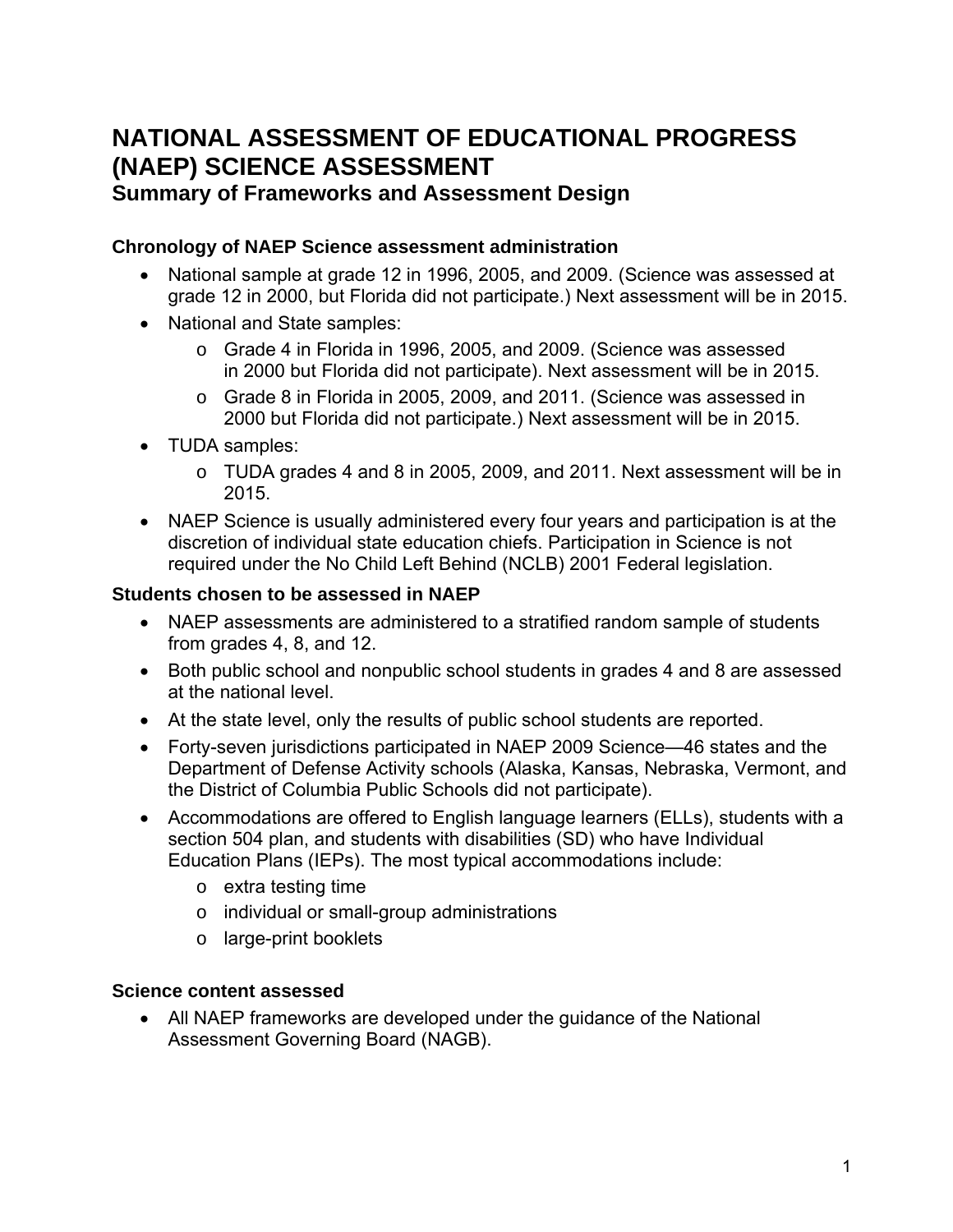- A new NAEP Science Framework was used for the 2009 NAEP Science assessment. This will start a new trendline as a different science framework was used by NAEP for the 1996, 2000, and 2005 Science assessments.
- A framework specifies what is to be assessed and how it is to be assessed. The new science framework can be accessed at [http://www.nagb.org/publications/frameworks/science-09.pdf.](http://www.nagb.org/publications/frameworks/science-09.pdf)
- A NAEP framework does not specify how a subject should be taught nor does it prescribe a particular curricular approach to teaching.
- The NAEP science framework specifies
	- o three broad areas of content:
		- 1. Physical Science matter, energy, and motion
		- 2. Life Science structures and functions of living systems and changes in living systems
		- 3. Earth and Space Sciences Earth in space and time, Earth structures, and Earth systems
	- o four science practices used to generate student performance expectations:
		- 1. Identifying Science Principles
			- **describe, measure, or classify observations**
			- state or recognize correct science principles
			- demonstrate relationships among closely related science principles
			- demonstrate relationships among different representations of principles
		- 2. Using Science Principles
			- explain and predict observations of phenomena
			- suggest examples of observations that illustrate a science principle
			- propose, analyze, and/or evaluate alternative explanations or predictions
		- 3. Using Scientific Inquiry
			- design or critique aspects of scientific investigations
			- conduct scientific investigations using appropriate tools and techniques
			- **EXT** identify patterns in data and/or relate patterns in data to theoretical models
			- use empirical evidence to validate and/or relate patterns in data to theoretical models
		- 4. Using Technology Design
			- propose or critique solutions to problems, given criteria and scientific constraints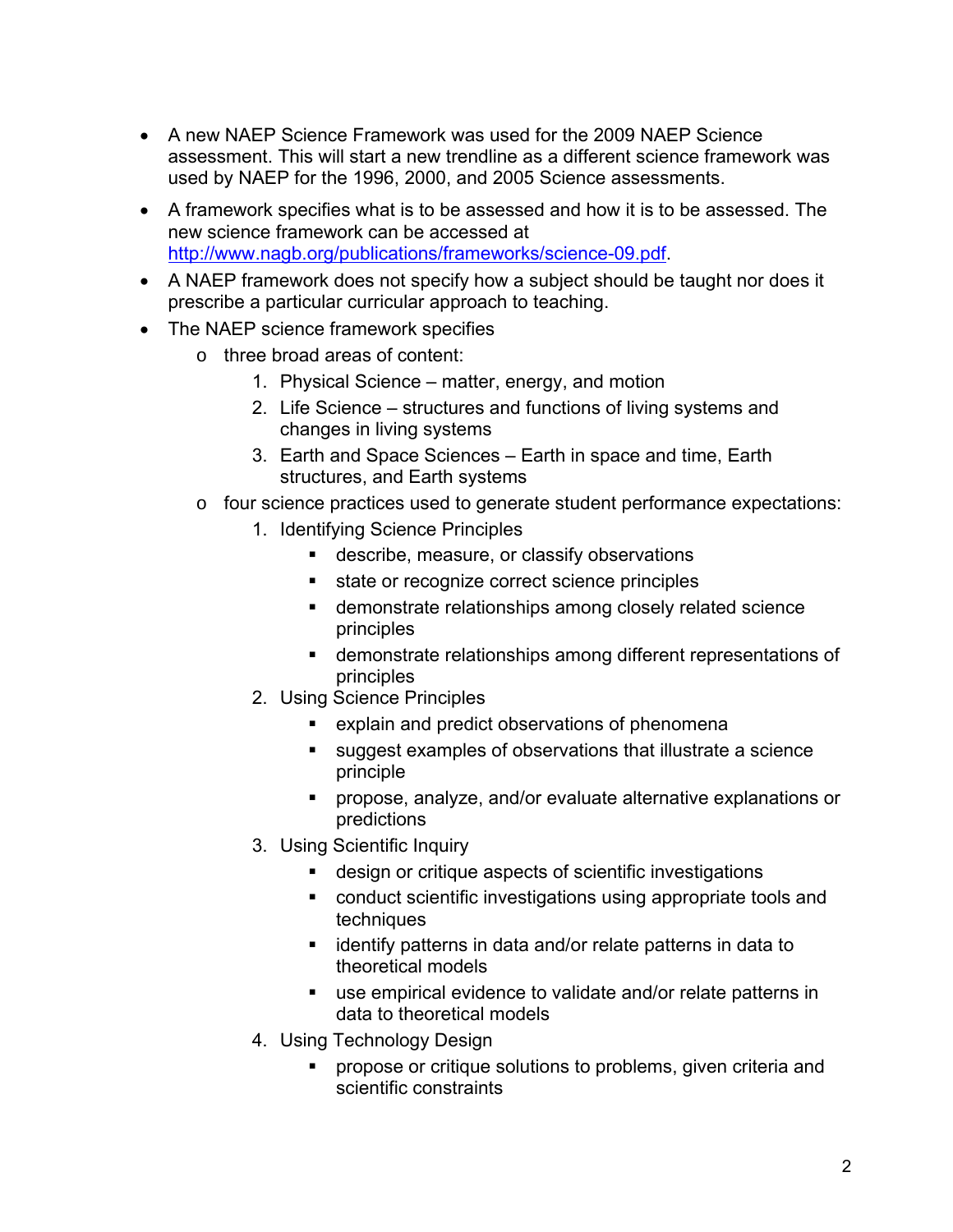- **identify scientific tradeoffs in design decisions and choose** among alternative solutions
- apply science principles or data to anticipate effects of technological design decisions

### **Science Assessment Design**

- The Science Assessment takes approximately 90 minutes to administer. This includes two separately timed blocks of items, each 25 minutes in length, and background questions.
- Students are given assessment booklets containing three types of items. A small sample of the students receive extra time to participate in the hands-on performance or interactive computer tasks:
	- o multiple-choice items
		- students read, reflect, and then select an answer from four alternatives provided
	- o constructed-response items
		- short constructed-response students must generate relevant information
		- extended constructed-response involve multiple content statements, practices, and/or cognitive demands
		- concept-mapping tasks measure student ability to make reliable and valid assessments based on ability to make connections among science principles
	- o combination items
		- item clusters provide opportunities to assess students' understanding of a particular key science principle at some depth
		- predict-observe-explain (POE) item sets
			- situation is described
			- student provides a prediction of what will happen
			- student provides an explanation for what appears to be an anomaly
		- hands-on performance tasks
			- student manipulates selected physical objects and tries to solve a scientific problem involving objects
			- student combines science knowledge with the investigative skills that reflect the nature of science and inquiry
		- $\blacksquare$  interactive computer tasks four possible types
			- information search and analysis
			- empirical investigation
			- simulation
			- concept mapping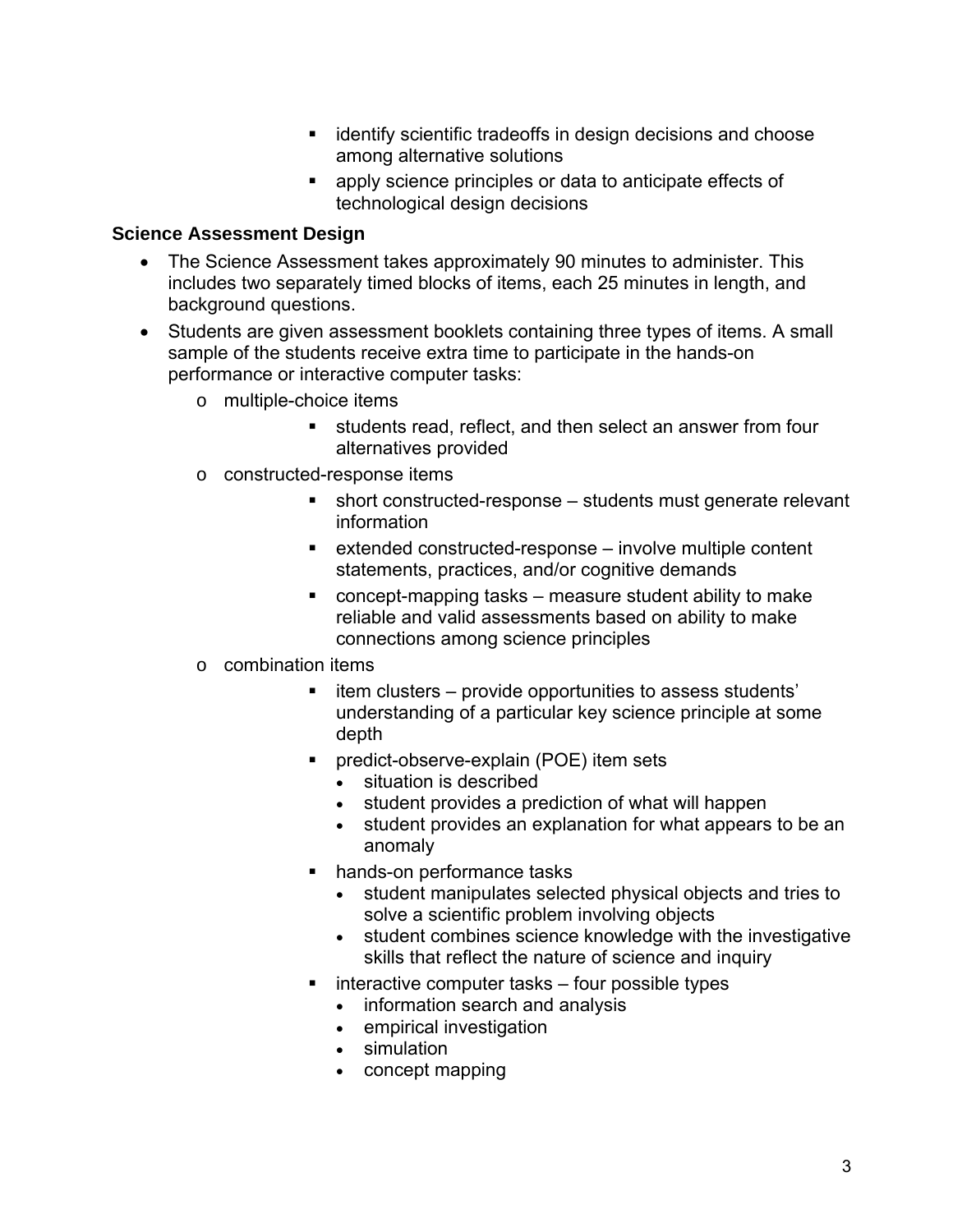- Testing time on NAEP Science is divided evenly among multiple-choice items and the three types of constructed-response items (short-constructed response, extended constructed-response, and concept-mapping tasks).
- Tests at each grade level should contain at least one of each of the combination items.
- Because each block is spiraled with other blocks and is administered to a representative sample of students, the results can be combined to produce average group and subgroup results based on the entire assessment.
- Background questions gather information that is used for analyzing a number of student demographic and instructional factors related to student achievement. Questions such as "How many books are there in your home?" appear with four different number ranges for the student to choose from.

### **Distribution of Items on Science Assessment**

The distribution of items among each content area differs by grade level to reflect the knowledge and skills appropriate for each. The distribution also reflects the relative importance and value given to each content area.

### **Distribution of Items by Content Area and Grade**

#### **Content Area Grade 4 (%) Grade 8 (%) Grade 12\* Physical Science 33.3 30.0 37.5 Life Science 33.3 30.0 37.5**

### **Target Percentage of Student Response Time**

These recommendations are based on NAEP data regarding students' course-taking patterns in 12th grade. If these patterns change substantially after 2009, the recommendations might be reconsidered.

**33.3 40.0 25.0**

### **Distribution of Items by Science Practice and Grade**

### **Target Percentage of Student Response Time**

**Earth and Space** 

**Sciences**

| <b>Science Practices</b>                        | <b>Grade 4</b><br>(%) | Grade 8<br>(%) | Grade 12<br>(%) |
|-------------------------------------------------|-----------------------|----------------|-----------------|
| <b>Identifying Science</b><br><b>Principles</b> | 30                    | 25             | 20              |
| <b>Using Science</b><br><b>Principles</b>       | 30                    | 35             | 40              |
| <b>Using Scientific Inquiry</b>                 | 30                    | 30             | 30              |
| <b>Using Technological</b><br><b>Design</b>     | 10                    | 10             | 10              |

**(%)**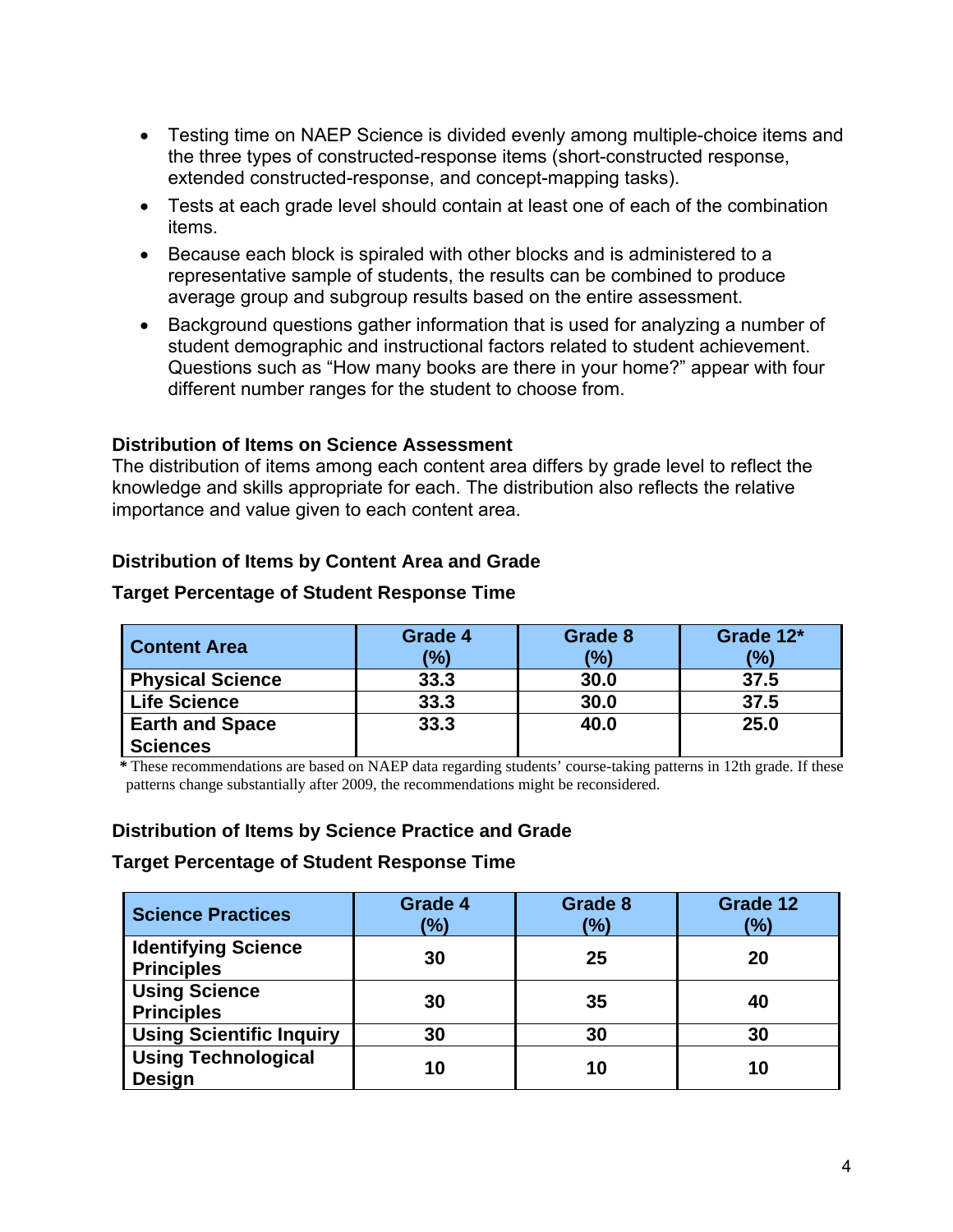Performance expectations are derived from the intersection of content statements and science practices. By comparing student responses with the particular science content and practice being assessed, inferences about what students know (about particular science principles) and can do (with respect to particular science practices) are made.

### **Cognitive Demands**

- four cognitive demands are used in item development and analyzing student responses:
	- 1. knowing that declarative knowledge
	- 2. knowing how procedural knowledge
	- 3. knowing why schematic knowledge
	- 4. knowing when and where to apply knowledge transfer of current knowledge to new tasks or problems
- used as a lens to facilitate item development
- provides framework to analyze student responses
- one or more cognitive demands associated with each Science Practice
- balance across the Science Practices ensures a range of cognitive demands will be covered in items

### **Scoring criteria for constructed-response items used on all NAEP assessments**

- Unique scoring guides are developed for each question.
- Scoring guides describe the specific criteria for assigning a score level to student responses.
- Scoring process:
	- o Expert scorers are extensively trained on how to determine what score level to assign to student responses
	- o Scoring is monitored to ensure that scoring standards are being adhered to reliably
	- o Monitoring measures the consistency of scoring the same items administered in different assessments and thus ensures consistency of application standards across assessment years
	- o The percentage of exact agreement among raters of the same student responses are tracked

### **Reporting NAEP scores on all NAEP assessments**

- Results are used to compile national, state, and selected urban district data. No results are generated for schools or individual students.
- National results reflect the performance of all grades 4, 8, and 12 students in public schools, private schools, Bureau of Indian Education (BIE) schools, and Department of Defense Activity schools.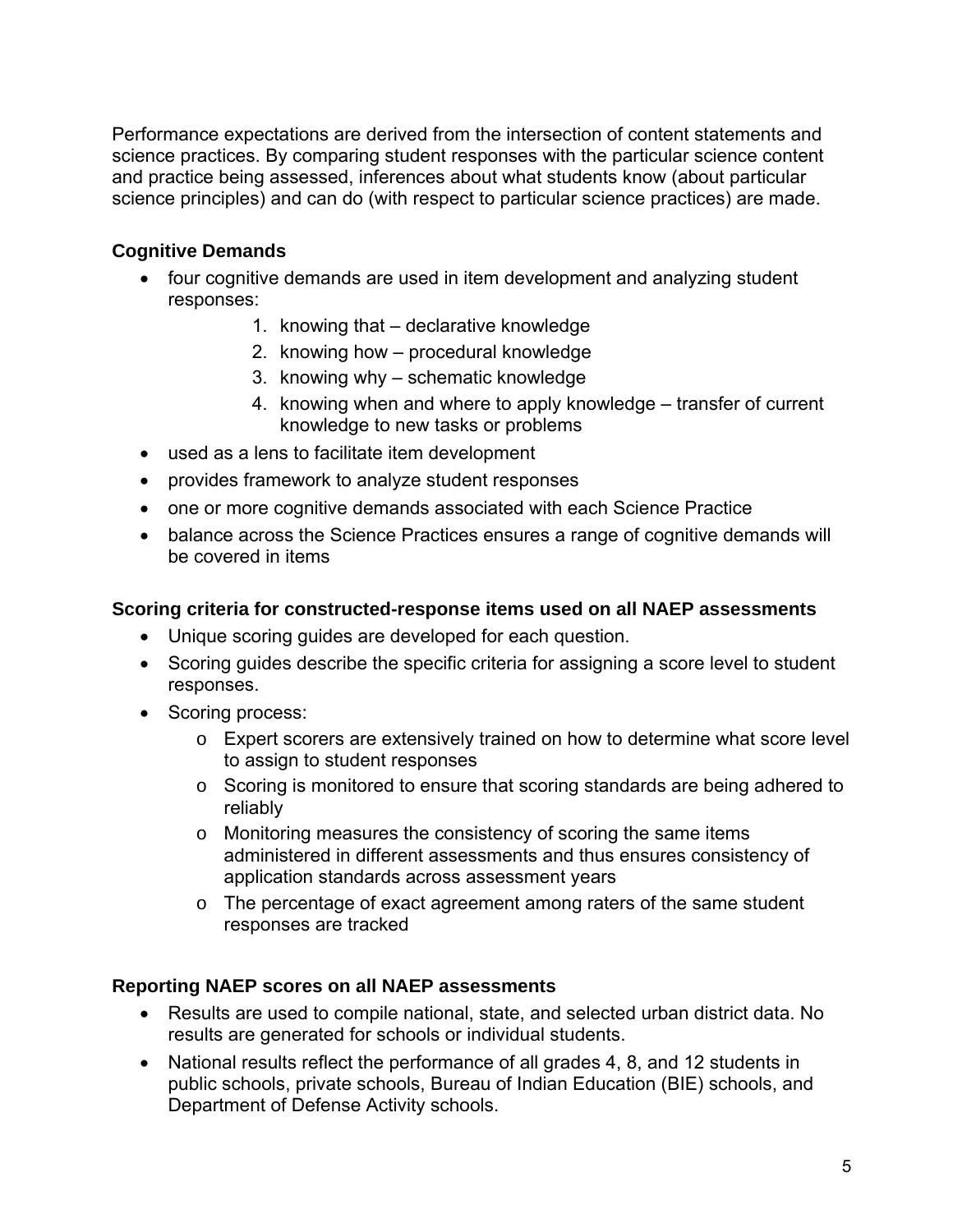- National public and state results reflect the performance of students in public schools in grades 4 and 8.
- Overall results are reported for various groups of students: by race/ethnicity, eligibility for free/reduced-price lunch, students with disabilities (SD), English language learners (ELL), and gender.
- NAEP reports scores in two different ways: average scale scores and achievement levels. Both scores are based on the performance of samples of students, not the entire population.
- Science average scale scores indicate how much a student knows and can do based on a 0–300 scale. The scores are reported as:
	- o Average scale scores (range from 0–300)
	- o Percentiles (10th, 25th, 50th, 75th, and 90th), which show trends in performance for lower-, middle-, and higher-performing students
- Achievement levels
	- o offer a means of identifying percentages of students who have demonstrated certain proficiencies
	- o are performance standards based on scale scores and define the degree to which student performance meets expectations of what students should know and be able to do
	- o are set by NAGB
		- *Advanced* represents superior performance
		- *Proficient* represents solid academic performance--students reaching this level have demonstrated competency over challenging subject matter
		- *Basic* denotes partial mastery of prerequisite knowledge and skills that are fundamental for proficient work at a given grade
	- o Below *Basic* is reported, but is not considered to be an achievement level.
	- o Achievement-level descriptors for grade 4 science can be found at [http://nces.ed.gov/nationsreportcard/science/achieveall.asp#grade4.](http://nces.ed.gov/nationsreportcard/science/achieveall.asp#grade4)
	- o Achievement-level descriptors for grade 8 science can be found at [http://nces.ed.gov/nationsreportcard/science/achieveall.asp#grade8.](http://nces.ed.gov/nationsreportcard/science/achieveall.asp#grade8)
	- o Achievement-level descriptors for grade 12 science can be found at [http://nces.ed.gov/nationsreportcard/science/achieveall.asp#grade12.](http://nces.ed.gov/nationsreportcard/science/achieveall.asp#grade12)

### **Interpreting NAEP scores for all NAEP assessments**

• Differences between average scale scores or between achievement-level percentages are discussed in NAEP reports only when they are statistically significant. Statistically significant means it is unlikely the differences in scores occurred by chance. The differences are referred to as "significant differences" or as being "significantly different."